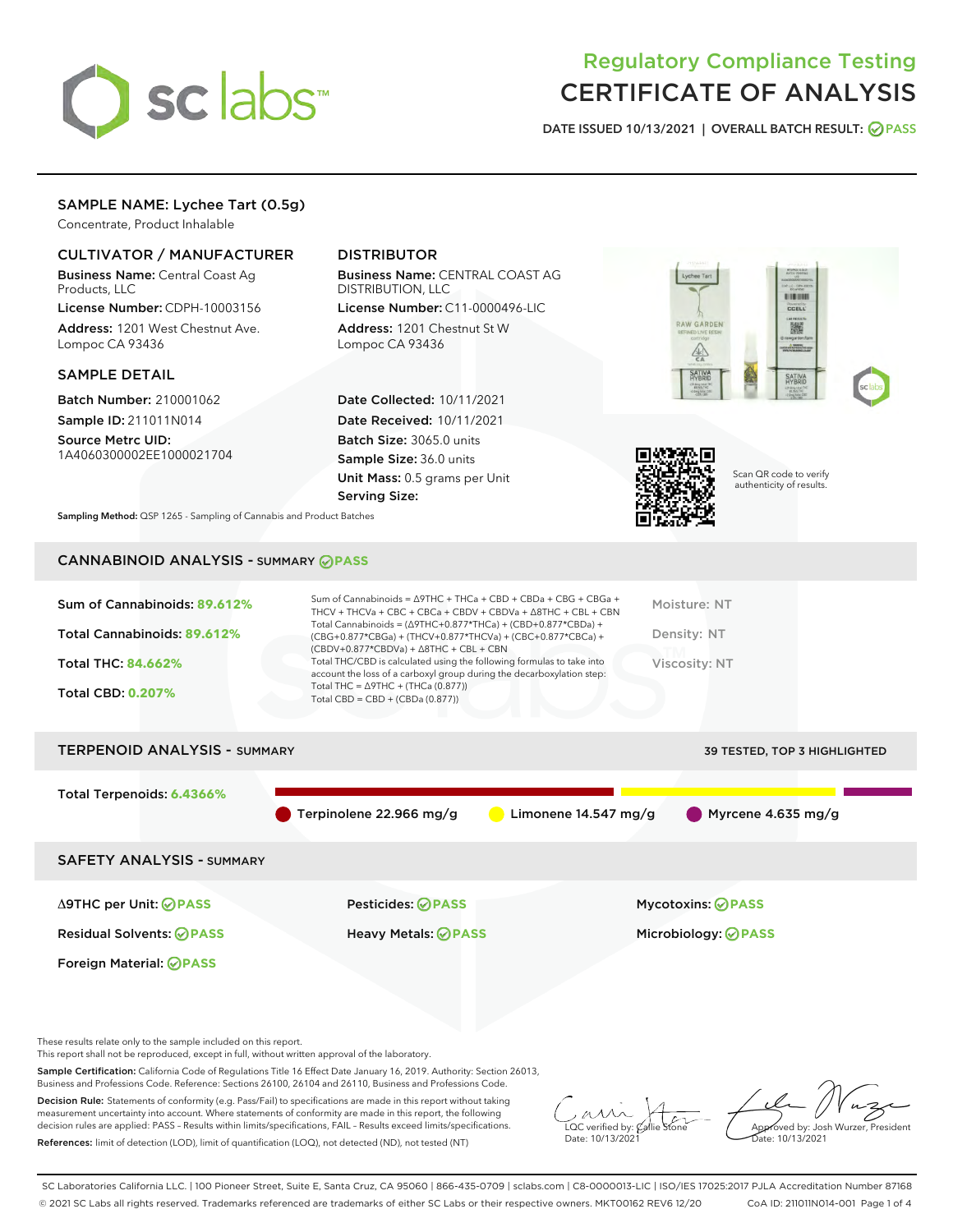



LYCHEE TART (0.5G) | DATE ISSUED 10/13/2021 | OVERALL BATCH RESULT: 2 PASS

#### CANNABINOID TEST RESULTS - 10/12/2021 2 PASS

Tested by high-performance liquid chromatography with diode-array detection (HPLC-DAD). **Method:** QSP 1157 - Analysis of Cannabinoids by HPLC-DAD

#### TOTAL CANNABINOIDS: **89.612%**

Total Cannabinoids (Total THC) + (Total CBD) + (Total CBG) + (Total THCV) + (Total CBC) + (Total CBDV) + ∆8THC + CBL + CBN

TOTAL THC: **84.662%** Total THC (∆9THC+0.877\*THCa)

TOTAL CBD: **0.207%**

Total CBD (CBD+0.877\*CBDa)

TOTAL CBG: 2.813% Total CBG (CBG+0.877\*CBGa)

TOTAL THCV: 0.42% Total THCV (THCV+0.877\*THCVa)

TOTAL CBC: ND Total CBC (CBC+0.877\*CBCa)

TOTAL CBDV: ND Total CBDV (CBDV+0.877\*CBDVa)

| <b>COMPOUND</b>            | LOD/LOQ<br>(mg/g) | <b>MEASUREMENT</b><br><b>UNCERTAINTY</b><br>mg/g | <b>RESULT</b><br>(mg/g) | <b>RESULT</b><br>(%) |
|----------------------------|-------------------|--------------------------------------------------|-------------------------|----------------------|
| <b>A9THC</b>               | 0.06 / 0.26       | ±29.124                                          | 846.62                  | 84.662               |
| <b>CBG</b>                 | 0.06/0.19         | ±1.108                                           | 28.13                   | 2.813                |
| <b>CBN</b>                 | 0.1 / 0.3         | ±0.74                                            | 11.3                    | 1.13                 |
| <b>THCV</b>                | 0.1/0.2           | ±0.21                                            | 4.2                     | 0.42                 |
| $\triangle$ 8THC           | 0.1 / 0.4         | ±0.30                                            | 3.8                     | 0.38                 |
| <b>CBD</b>                 | 0.07/0.29         | ±0.096                                           | 2.07                    | 0.207                |
| <b>THCa</b>                | 0.05/0.14         | N/A                                              | <b>ND</b>               | <b>ND</b>            |
| <b>THCVa</b>               | 0.07/0.20         | N/A                                              | <b>ND</b>               | <b>ND</b>            |
| <b>CBDa</b>                | 0.02/0.19         | N/A                                              | <b>ND</b>               | <b>ND</b>            |
| <b>CBDV</b>                | 0.04/0.15         | N/A                                              | <b>ND</b>               | <b>ND</b>            |
| <b>CBDVa</b>               | 0.03/0.53         | N/A                                              | <b>ND</b>               | <b>ND</b>            |
| <b>CBGa</b>                | 0.1/0.2           | N/A                                              | <b>ND</b>               | <b>ND</b>            |
| <b>CBL</b>                 | 0.06 / 0.24       | N/A                                              | <b>ND</b>               | <b>ND</b>            |
| <b>CBC</b>                 | 0.2 / 0.5         | N/A                                              | <b>ND</b>               | <b>ND</b>            |
| <b>CBCa</b>                | 0.07 / 0.28       | N/A                                              | <b>ND</b>               | <b>ND</b>            |
| <b>SUM OF CANNABINOIDS</b> |                   |                                                  | 896.12 mg/g             | 89.612%              |

#### **UNIT MASS: 0.5 grams per Unit**

| ∆9THC per Unit                        | 1120 per-package limit     | 423.31 mg/unit<br><b>PASS</b> |
|---------------------------------------|----------------------------|-------------------------------|
| <b>Total THC per Unit</b>             |                            | 423.31 mg/unit                |
| <b>CBD</b> per Unit                   |                            | $1.04$ mg/unit                |
| <b>Total CBD per Unit</b>             |                            | $1.04$ mg/unit                |
| Sum of Cannabinoids<br>per Unit       |                            | 448.06 mg/unit                |
| <b>Total Cannabinoids</b><br>per Unit |                            | 448.01 mg/unit                |
| <b>MOISTURE TEST RESULT</b>           | <b>DENSITY TEST RESULT</b> | <b>VISCOSITY TEST RESULT</b>  |

Not Tested

Not Tested

Not Tested

#### TERPENOID TEST RESULTS - 10/13/2021

Terpene analysis utilizing gas chromatography-flame ionization detection (GC-FID). **Method:** QSP 1192 - Analysis of Terpenoids by GC-FID

| <b>COMPOUND</b>         | LOD/LOQ<br>(mg/g) | <b>MEASUREMENT</b><br><b>UNCERTAINTY</b><br>mg/g | <b>RESULT</b><br>(mg/g)                         | <b>RESULT</b><br>(%) |
|-------------------------|-------------------|--------------------------------------------------|-------------------------------------------------|----------------------|
| Terpinolene             | 0.008 / 0.026     | ±0.4708                                          | 22.966                                          | 2.2966               |
| Limonene                | 0.005 / 0.016     | ±0.2080                                          | 14.547                                          | 1.4547               |
| <b>Myrcene</b>          | 0.008 / 0.025     | ±0.0598                                          | 4.635                                           | 0.4635               |
| Ocimene                 | 0.011 / 0.038     | ±0.1274                                          | 3.969                                           | 0.3969               |
| $\beta$ Caryophyllene   | 0.004 / 0.012     | ±0.1387                                          | 3.897                                           | 0.3897               |
| $\beta$ Pinene          | 0.004 / 0.014     | ±0.0436                                          | 3.794                                           | 0.3794               |
| $\alpha$ Pinene         | 0.005 / 0.017     | ±0.0323                                          | 3.754                                           | 0.3754               |
| Linalool                | 0.009 / 0.032     | ±0.0380                                          | 1.000                                           | 0.1000               |
| $\alpha$ Humulene       | 0.009 / 0.029     | ±0.0300                                          | 0.934                                           | 0.0934               |
| <b>Terpineol</b>        | 0.016 / 0.055     | ±0.0505                                          | 0.823                                           | 0.0823               |
| $\alpha$ Phellandrene   | 0.006 / 0.020     | ±0.0101                                          | 0.742                                           | 0.0742               |
| 3 Carene                | 0.005 / 0.018     | ±0.0091                                          | 0.641                                           | 0.0641               |
| $\alpha$ Terpinene      | 0.005 / 0.017     | ±0.0093                                          | 0.625                                           | 0.0625               |
| Fenchol                 | 0.010 / 0.034     | ±0.0231                                          | 0.596                                           | 0.0596               |
| $\gamma$ Terpinene      | 0.006 / 0.018     | ±0.0080                                          | 0.465                                           | 0.0465               |
| Camphene                | 0.005 / 0.015     | ±0.0032                                          | 0.277                                           | 0.0277               |
| trans-ß-Farnesene       | 0.008 / 0.025     | ±0.0060                                          | 0.170                                           | 0.0170               |
| p-Cymene                | 0.005 / 0.016     | ±0.0039                                          | 0.146                                           | 0.0146               |
| <b>Borneol</b>          | 0.005 / 0.016     | ±0.0056                                          | 0.134                                           | 0.0134               |
| Guaiol                  | 0.009 / 0.030     | ±0.0027                                          | 0.057                                           | 0.0057               |
| $\alpha$ Bisabolol      | 0.008 / 0.026     | ±0.0030                                          | 0.057                                           | 0.0057               |
| Valencene               | 0.009 / 0.030     | ±0.0032                                          | 0.047                                           | 0.0047               |
| Sabinene Hydrate        | 0.006 / 0.022     | ±0.0015                                          | 0.039                                           | 0.0039               |
| Geraniol                | 0.002 / 0.007     | ±0.0012                                          | 0.027                                           | 0.0027               |
| Citronellol             | 0.003 / 0.010     | ±0.0012                                          | 0.024                                           | 0.0024               |
| Nerol                   | 0.003 / 0.011     | N/A                                              | <loq< th=""><th><loq< th=""></loq<></th></loq<> | <loq< th=""></loq<>  |
| Nerolidol               | 0.009 / 0.028     | N/A                                              | <loq< th=""><th><loq< th=""></loq<></th></loq<> | <loq< th=""></loq<>  |
| Caryophyllene<br>Oxide  | 0.010 / 0.033     | N/A                                              | <loq< th=""><th><loq< th=""></loq<></th></loq<> | <loq< th=""></loq<>  |
| Sabinene                | 0.004 / 0.014     | N/A                                              | ND                                              | <b>ND</b>            |
| Eucalyptol              | 0.006 / 0.018     | N/A                                              | ND                                              | <b>ND</b>            |
| Fenchone                | 0.009 / 0.028     | N/A                                              | ND                                              | ND                   |
| (-)-Isopulegol          | 0.005 / 0.016     | N/A                                              | ND                                              | <b>ND</b>            |
| Camphor                 | 0.006 / 0.019     | N/A                                              | ND                                              | ND                   |
| Isoborneol              | 0.004 / 0.012     | N/A                                              | ND                                              | <b>ND</b>            |
| Menthol                 | 0.008 / 0.025     | N/A                                              | ND                                              | ND                   |
| R-(+)-Pulegone          | 0.003 / 0.011     | N/A                                              | ND                                              | ND                   |
| <b>Geranyl Acetate</b>  | 0.004 / 0.014     | N/A                                              | ND                                              | <b>ND</b>            |
| $\alpha$ Cedrene        | 0.005 / 0.016     | N/A                                              | ND                                              | ND                   |
| Cedrol                  | 0.008 / 0.027     | N/A                                              | ND                                              | <b>ND</b>            |
| <b>TOTAL TERPENOIDS</b> |                   |                                                  | 64.366 mg/g                                     | 6.4366%              |

SC Laboratories California LLC. | 100 Pioneer Street, Suite E, Santa Cruz, CA 95060 | 866-435-0709 | sclabs.com | C8-0000013-LIC | ISO/IES 17025:2017 PJLA Accreditation Number 87168 © 2021 SC Labs all rights reserved. Trademarks referenced are trademarks of either SC Labs or their respective owners. MKT00162 REV6 12/20 CoA ID: 211011N014-001 Page 2 of 4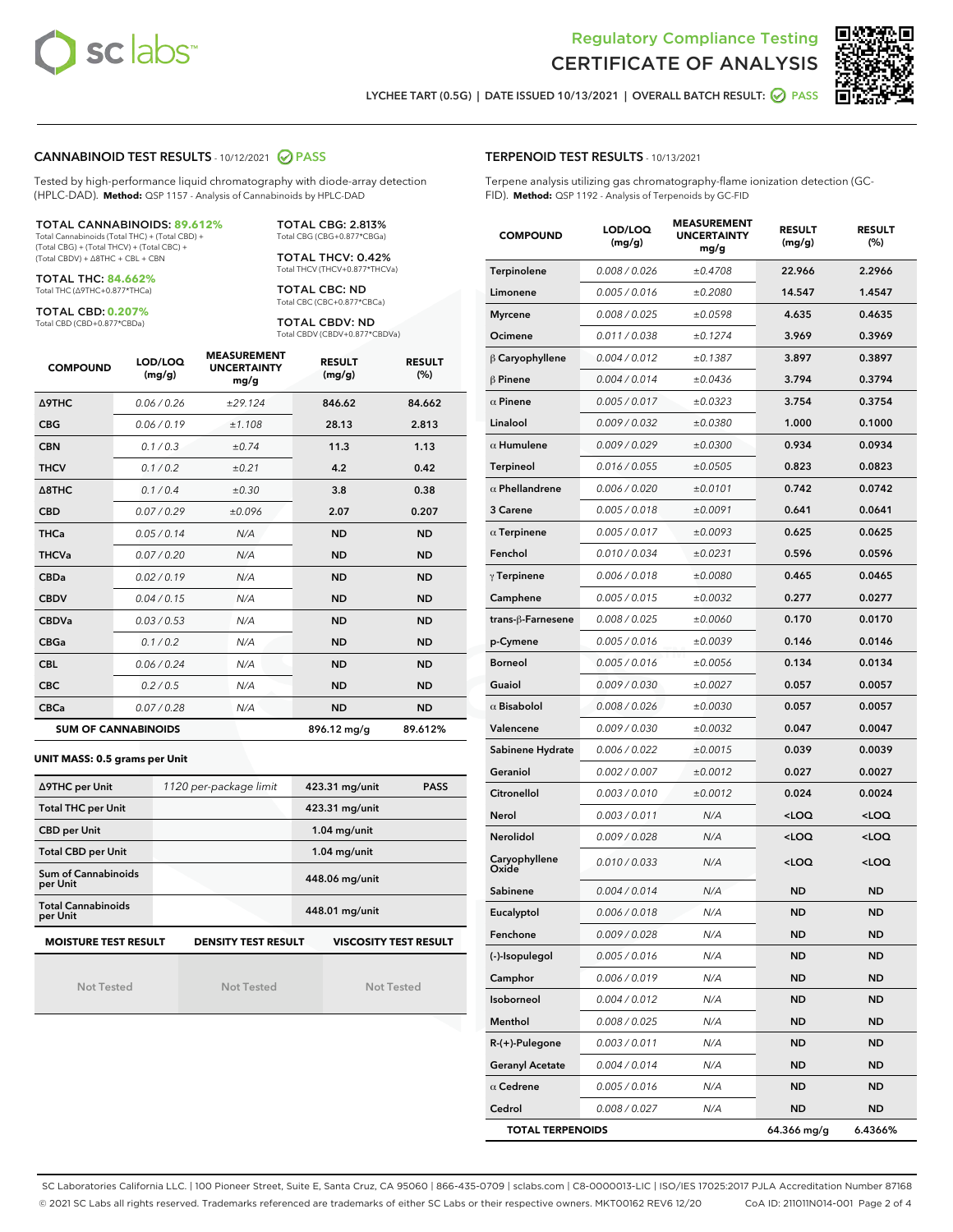



LYCHEE TART (0.5G) | DATE ISSUED 10/13/2021 | OVERALL BATCH RESULT: ● PASS

## CATEGORY 1 PESTICIDE TEST RESULTS - 10/13/2021 2 PASS

Pesticide and plant growth regulator analysis utilizing high-performance liquid chromatography-mass spectrometry (HPLC-MS) or gas chromatography-mass spectrometry (GC-MS). \*GC-MS utilized where indicated. **Method:** QSP 1212 - Analysis of Pesticides and Mycotoxins by LC-MS or QSP 1213 - Analysis of Pesticides by GC-MS

| 0.03 / 0.08<br><b>ND</b><br><b>PASS</b><br>Aldicarb<br>$\ge$ LOD<br>N/A<br>Carbofuran<br>0.02 / 0.05<br>$\ge$ LOD<br>N/A<br><b>ND</b><br><b>PASS</b><br>Chlordane*<br>0.03 / 0.08<br>$\ge$ LOD<br>N/A<br><b>ND</b><br><b>PASS</b><br>Chlorfenapyr*<br>0.03/0.10<br>$\ge$ LOD<br>N/A<br><b>ND</b><br><b>PASS</b><br>Chlorpyrifos<br>0.02 / 0.06<br>N/A<br><b>ND</b><br><b>PASS</b><br>$\ge$ LOD<br>Coumaphos<br>0.02 / 0.07<br>N/A<br><b>ND</b><br><b>PASS</b><br>$\ge$ LOD<br>Daminozide<br>0.02 / 0.07<br>N/A<br><b>ND</b><br><b>PASS</b><br>$\ge$ LOD<br><b>DDVP</b><br>0.03/0.09<br>$>$ LOD<br>N/A<br><b>ND</b><br><b>PASS</b><br>(Dichlorvos)<br><b>Dimethoate</b><br>0.03 / 0.08<br>$\ge$ LOD<br><b>ND</b><br><b>PASS</b><br>N/A<br>0.03/0.10<br>N/A<br><b>ND</b><br><b>PASS</b><br>Ethoprop(hos)<br>$>$ LOD<br>N/A<br><b>ND</b><br><b>PASS</b><br>Etofenprox<br>0.02 / 0.06<br>$\ge$ LOD<br>Fenoxycarb<br>0.03 / 0.08<br>$\ge$ LOD<br>N/A<br><b>ND</b><br><b>PASS</b><br>0.03 / 0.08<br>$\ge$ LOD<br>N/A<br><b>ND</b><br><b>PASS</b><br>Fipronil<br>Imazalil<br>0.02 / 0.06<br>$\geq$ LOD<br>N/A<br><b>ND</b><br><b>PASS</b><br><b>Methiocarb</b><br>0.02 / 0.07<br>$\ge$ LOD<br>N/A<br><b>ND</b><br><b>PASS</b><br>Methyl<br>0.03/0.10<br>N/A<br><b>ND</b><br><b>PASS</b><br>$\ge$ LOD<br>parathion<br>0.03/0.09<br><b>Mevinphos</b><br>$\ge$ LOD<br>N/A<br><b>ND</b><br><b>PASS</b><br>Paclobutrazol<br>0.02 / 0.05<br>$>$ LOD<br>N/A<br><b>ND</b><br><b>PASS</b><br>0.03 / 0.09<br>N/A<br>$\ge$ LOD<br><b>ND</b><br><b>PASS</b><br>Propoxur<br>0.03 / 0.08<br><b>ND</b><br><b>PASS</b><br>Spiroxamine<br>$\ge$ LOD<br>N/A<br>Thiacloprid<br>0.03/0.10<br>$\ge$ LOD<br>N/A<br><b>ND</b><br><b>PASS</b> | <b>COMPOUND</b> | LOD/LOQ<br>$(\mu g/g)$ | <b>ACTION</b><br><b>LIMIT</b><br>$(\mu g/g)$ | <b>MEASUREMENT</b><br><b>UNCERTAINTY</b><br>$\mu$ g/g | <b>RESULT</b><br>$(\mu g/g)$ | <b>RESULT</b> |
|----------------------------------------------------------------------------------------------------------------------------------------------------------------------------------------------------------------------------------------------------------------------------------------------------------------------------------------------------------------------------------------------------------------------------------------------------------------------------------------------------------------------------------------------------------------------------------------------------------------------------------------------------------------------------------------------------------------------------------------------------------------------------------------------------------------------------------------------------------------------------------------------------------------------------------------------------------------------------------------------------------------------------------------------------------------------------------------------------------------------------------------------------------------------------------------------------------------------------------------------------------------------------------------------------------------------------------------------------------------------------------------------------------------------------------------------------------------------------------------------------------------------------------------------------------------------------------------------------------------------------------------------------------------------------------------------------------------|-----------------|------------------------|----------------------------------------------|-------------------------------------------------------|------------------------------|---------------|
|                                                                                                                                                                                                                                                                                                                                                                                                                                                                                                                                                                                                                                                                                                                                                                                                                                                                                                                                                                                                                                                                                                                                                                                                                                                                                                                                                                                                                                                                                                                                                                                                                                                                                                                |                 |                        |                                              |                                                       |                              |               |
|                                                                                                                                                                                                                                                                                                                                                                                                                                                                                                                                                                                                                                                                                                                                                                                                                                                                                                                                                                                                                                                                                                                                                                                                                                                                                                                                                                                                                                                                                                                                                                                                                                                                                                                |                 |                        |                                              |                                                       |                              |               |
|                                                                                                                                                                                                                                                                                                                                                                                                                                                                                                                                                                                                                                                                                                                                                                                                                                                                                                                                                                                                                                                                                                                                                                                                                                                                                                                                                                                                                                                                                                                                                                                                                                                                                                                |                 |                        |                                              |                                                       |                              |               |
|                                                                                                                                                                                                                                                                                                                                                                                                                                                                                                                                                                                                                                                                                                                                                                                                                                                                                                                                                                                                                                                                                                                                                                                                                                                                                                                                                                                                                                                                                                                                                                                                                                                                                                                |                 |                        |                                              |                                                       |                              |               |
|                                                                                                                                                                                                                                                                                                                                                                                                                                                                                                                                                                                                                                                                                                                                                                                                                                                                                                                                                                                                                                                                                                                                                                                                                                                                                                                                                                                                                                                                                                                                                                                                                                                                                                                |                 |                        |                                              |                                                       |                              |               |
|                                                                                                                                                                                                                                                                                                                                                                                                                                                                                                                                                                                                                                                                                                                                                                                                                                                                                                                                                                                                                                                                                                                                                                                                                                                                                                                                                                                                                                                                                                                                                                                                                                                                                                                |                 |                        |                                              |                                                       |                              |               |
|                                                                                                                                                                                                                                                                                                                                                                                                                                                                                                                                                                                                                                                                                                                                                                                                                                                                                                                                                                                                                                                                                                                                                                                                                                                                                                                                                                                                                                                                                                                                                                                                                                                                                                                |                 |                        |                                              |                                                       |                              |               |
|                                                                                                                                                                                                                                                                                                                                                                                                                                                                                                                                                                                                                                                                                                                                                                                                                                                                                                                                                                                                                                                                                                                                                                                                                                                                                                                                                                                                                                                                                                                                                                                                                                                                                                                |                 |                        |                                              |                                                       |                              |               |
|                                                                                                                                                                                                                                                                                                                                                                                                                                                                                                                                                                                                                                                                                                                                                                                                                                                                                                                                                                                                                                                                                                                                                                                                                                                                                                                                                                                                                                                                                                                                                                                                                                                                                                                |                 |                        |                                              |                                                       |                              |               |
|                                                                                                                                                                                                                                                                                                                                                                                                                                                                                                                                                                                                                                                                                                                                                                                                                                                                                                                                                                                                                                                                                                                                                                                                                                                                                                                                                                                                                                                                                                                                                                                                                                                                                                                |                 |                        |                                              |                                                       |                              |               |
|                                                                                                                                                                                                                                                                                                                                                                                                                                                                                                                                                                                                                                                                                                                                                                                                                                                                                                                                                                                                                                                                                                                                                                                                                                                                                                                                                                                                                                                                                                                                                                                                                                                                                                                |                 |                        |                                              |                                                       |                              |               |
|                                                                                                                                                                                                                                                                                                                                                                                                                                                                                                                                                                                                                                                                                                                                                                                                                                                                                                                                                                                                                                                                                                                                                                                                                                                                                                                                                                                                                                                                                                                                                                                                                                                                                                                |                 |                        |                                              |                                                       |                              |               |
|                                                                                                                                                                                                                                                                                                                                                                                                                                                                                                                                                                                                                                                                                                                                                                                                                                                                                                                                                                                                                                                                                                                                                                                                                                                                                                                                                                                                                                                                                                                                                                                                                                                                                                                |                 |                        |                                              |                                                       |                              |               |
|                                                                                                                                                                                                                                                                                                                                                                                                                                                                                                                                                                                                                                                                                                                                                                                                                                                                                                                                                                                                                                                                                                                                                                                                                                                                                                                                                                                                                                                                                                                                                                                                                                                                                                                |                 |                        |                                              |                                                       |                              |               |
|                                                                                                                                                                                                                                                                                                                                                                                                                                                                                                                                                                                                                                                                                                                                                                                                                                                                                                                                                                                                                                                                                                                                                                                                                                                                                                                                                                                                                                                                                                                                                                                                                                                                                                                |                 |                        |                                              |                                                       |                              |               |
|                                                                                                                                                                                                                                                                                                                                                                                                                                                                                                                                                                                                                                                                                                                                                                                                                                                                                                                                                                                                                                                                                                                                                                                                                                                                                                                                                                                                                                                                                                                                                                                                                                                                                                                |                 |                        |                                              |                                                       |                              |               |
|                                                                                                                                                                                                                                                                                                                                                                                                                                                                                                                                                                                                                                                                                                                                                                                                                                                                                                                                                                                                                                                                                                                                                                                                                                                                                                                                                                                                                                                                                                                                                                                                                                                                                                                |                 |                        |                                              |                                                       |                              |               |
|                                                                                                                                                                                                                                                                                                                                                                                                                                                                                                                                                                                                                                                                                                                                                                                                                                                                                                                                                                                                                                                                                                                                                                                                                                                                                                                                                                                                                                                                                                                                                                                                                                                                                                                |                 |                        |                                              |                                                       |                              |               |
|                                                                                                                                                                                                                                                                                                                                                                                                                                                                                                                                                                                                                                                                                                                                                                                                                                                                                                                                                                                                                                                                                                                                                                                                                                                                                                                                                                                                                                                                                                                                                                                                                                                                                                                |                 |                        |                                              |                                                       |                              |               |
|                                                                                                                                                                                                                                                                                                                                                                                                                                                                                                                                                                                                                                                                                                                                                                                                                                                                                                                                                                                                                                                                                                                                                                                                                                                                                                                                                                                                                                                                                                                                                                                                                                                                                                                |                 |                        |                                              |                                                       |                              |               |
|                                                                                                                                                                                                                                                                                                                                                                                                                                                                                                                                                                                                                                                                                                                                                                                                                                                                                                                                                                                                                                                                                                                                                                                                                                                                                                                                                                                                                                                                                                                                                                                                                                                                                                                |                 |                        |                                              |                                                       |                              |               |

#### CATEGORY 2 PESTICIDE TEST RESULTS - 10/13/2021 @ PASS

| <b>COMPOUND</b>          | LOD/LOQ<br>$(\mu g/g)$ | <b>ACTION</b><br><b>LIMIT</b><br>$(\mu g/g)$ | <b>MEASUREMENT</b><br><b>UNCERTAINTY</b><br>$\mu$ g/g | <b>RESULT</b><br>$(\mu g/g)$ | <b>RESULT</b> |
|--------------------------|------------------------|----------------------------------------------|-------------------------------------------------------|------------------------------|---------------|
| Abamectin                | 0.03/0.10              | 0.1                                          | N/A                                                   | <b>ND</b>                    | <b>PASS</b>   |
| Acephate                 | 0.02/0.07              | 0.1                                          | N/A                                                   | <b>ND</b>                    | <b>PASS</b>   |
| Acequinocyl              | 0.02/0.07              | 0.1                                          | N/A                                                   | <b>ND</b>                    | <b>PASS</b>   |
| Acetamiprid              | 0.02/0.05              | 0.1                                          | N/A                                                   | <b>ND</b>                    | <b>PASS</b>   |
| Azoxystrobin             | 0 02 / 0 07            | 0.1                                          | N/A                                                   | <b>ND</b>                    | <b>PASS</b>   |
| <b>Bifenazate</b>        | 0.01/0.04              | 0.1                                          | N/A                                                   | <b>ND</b>                    | <b>PASS</b>   |
| <b>Bifenthrin</b>        | 0.02 / 0.05            | 3                                            | N/A                                                   | <b>ND</b>                    | <b>PASS</b>   |
| <b>Boscalid</b>          | 0.03/0.09              | 0.1                                          | N/A                                                   | <b>ND</b>                    | <b>PASS</b>   |
| Captan                   | 0.19/0.57              | 0.7                                          | N/A                                                   | <b>ND</b>                    | <b>PASS</b>   |
| Carbaryl                 | 0.02/0.06              | 0.5                                          | N/A                                                   | <b>ND</b>                    | <b>PASS</b>   |
| Chlorantranilip-<br>role | 0.04/0.12              | 10                                           | N/A                                                   | <b>ND</b>                    | <b>PASS</b>   |
| Clofentezine             | 0.03/0.09              | 0.1                                          | N/A                                                   | <b>ND</b>                    | <b>PASS</b>   |

### CATEGORY 2 PESTICIDE TEST RESULTS - 10/13/2021 continued

| <b>COMPOUND</b>               | LOD/LOQ<br>(µg/g) | <b>ACTION</b><br><b>LIMIT</b><br>$(\mu g/g)$ | <b>MEASUREMENT</b><br><b>UNCERTAINTY</b><br>µg/g | <b>RESULT</b><br>(µg/g) | <b>RESULT</b> |
|-------------------------------|-------------------|----------------------------------------------|--------------------------------------------------|-------------------------|---------------|
| Cyfluthrin                    | 0.12 / 0.38       | $\overline{c}$                               | N/A                                              | ND                      | <b>PASS</b>   |
| Cypermethrin                  | 0.11 / 0.32       | $\mathcal{I}$                                | N/A                                              | ND                      | <b>PASS</b>   |
| <b>Diazinon</b>               | 0.02 / 0.05       | 0.1                                          | N/A                                              | <b>ND</b>               | <b>PASS</b>   |
| Dimethomorph                  | 0.03 / 0.09       | 2                                            | N/A                                              | ND                      | <b>PASS</b>   |
| Etoxazole                     | 0.02 / 0.06       | 0.1                                          | N/A                                              | ND                      | <b>PASS</b>   |
| Fenhexamid                    | 0.03 / 0.09       | 0.1                                          | N/A                                              | ND                      | <b>PASS</b>   |
| Fenpyroximate                 | 0.02 / 0.06       | 0.1                                          | N/A                                              | <b>ND</b>               | <b>PASS</b>   |
| Flonicamid                    | 0.03 / 0.10       | 0.1                                          | N/A                                              | ND                      | <b>PASS</b>   |
| Fludioxonil                   | 0.03 / 0.10       | 0.1                                          | N/A                                              | ND                      | <b>PASS</b>   |
| Hexythiazox                   | 0.02 / 0.07       | 0.1                                          | N/A                                              | ND                      | <b>PASS</b>   |
| Imidacloprid                  | 0.04 / 0.11       | 5                                            | N/A                                              | ND                      | <b>PASS</b>   |
| Kresoxim-methyl               | 0.02 / 0.07       | 0.1                                          | N/A                                              | ND                      | <b>PASS</b>   |
| Malathion                     | 0.03 / 0.09       | 0.5                                          | N/A                                              | <b>ND</b>               | <b>PASS</b>   |
| Metalaxyl                     | 0.02 / 0.07       | $\overline{c}$                               | N/A                                              | ND                      | <b>PASS</b>   |
| Methomyl                      | 0.03 / 0.10       | 1                                            | N/A                                              | ND                      | <b>PASS</b>   |
| Myclobutanil                  | 0.03 / 0.09       | 0.1                                          | N/A                                              | <b>ND</b>               | <b>PASS</b>   |
| Naled                         | 0.02 / 0.07       | 0.1                                          | N/A                                              | ND                      | <b>PASS</b>   |
| Oxamyl                        | 0.04 / 0.11       | 0.5                                          | N/A                                              | ND                      | <b>PASS</b>   |
| Pentachloronitro-<br>benzene* | 0.03 / 0.09       | 0.1                                          | N/A                                              | ND                      | <b>PASS</b>   |
| Permethrin                    | 0.04 / 0.12       | 0.5                                          | N/A                                              | ND                      | <b>PASS</b>   |
| Phosmet                       | 0.03 / 0.10       | 0.1                                          | N/A                                              | ND                      | <b>PASS</b>   |
| Piperonylbu-<br>toxide        | 0.02 / 0.07       | 3                                            | N/A                                              | ND                      | <b>PASS</b>   |
| Prallethrin                   | 0.03 / 0.08       | 0.1                                          | N/A                                              | ND                      | <b>PASS</b>   |
| Propiconazole                 | 0.02 / 0.07       | 0.1                                          | N/A                                              | ND                      | <b>PASS</b>   |
| Pyrethrins                    | 0.04 / 0.12       | 0.5                                          | N/A                                              | ND                      | <b>PASS</b>   |
| Pyridaben                     | 0.02 / 0.07       | 0.1                                          | N/A                                              | <b>ND</b>               | <b>PASS</b>   |
| Spinetoram                    | 0.02 / 0.07       | 0.1                                          | N/A                                              | ND                      | <b>PASS</b>   |
| Spinosad                      | 0.02 / 0.07       | 0.1                                          | N/A                                              | ND                      | <b>PASS</b>   |
| Spiromesifen                  | 0.02 / 0.05       | 0.1                                          | N/A                                              | <b>ND</b>               | <b>PASS</b>   |
| Spirotetramat                 | 0.02 / 0.06       | 0.1                                          | N/A                                              | ND                      | <b>PASS</b>   |
| Tebuconazole                  | 0.02 / 0.07       | 0.1                                          | N/A                                              | ND                      | <b>PASS</b>   |
| Thiamethoxam                  | 0.03 / 0.10       | 5                                            | N/A                                              | <b>ND</b>               | <b>PASS</b>   |
| Trifloxystrobin               | 0.03 / 0.08       | 0.1                                          | N/A                                              | <b>ND</b>               | <b>PASS</b>   |

SC Laboratories California LLC. | 100 Pioneer Street, Suite E, Santa Cruz, CA 95060 | 866-435-0709 | sclabs.com | C8-0000013-LIC | ISO/IES 17025:2017 PJLA Accreditation Number 87168 © 2021 SC Labs all rights reserved. Trademarks referenced are trademarks of either SC Labs or their respective owners. MKT00162 REV6 12/20 CoA ID: 211011N014-001 Page 3 of 4